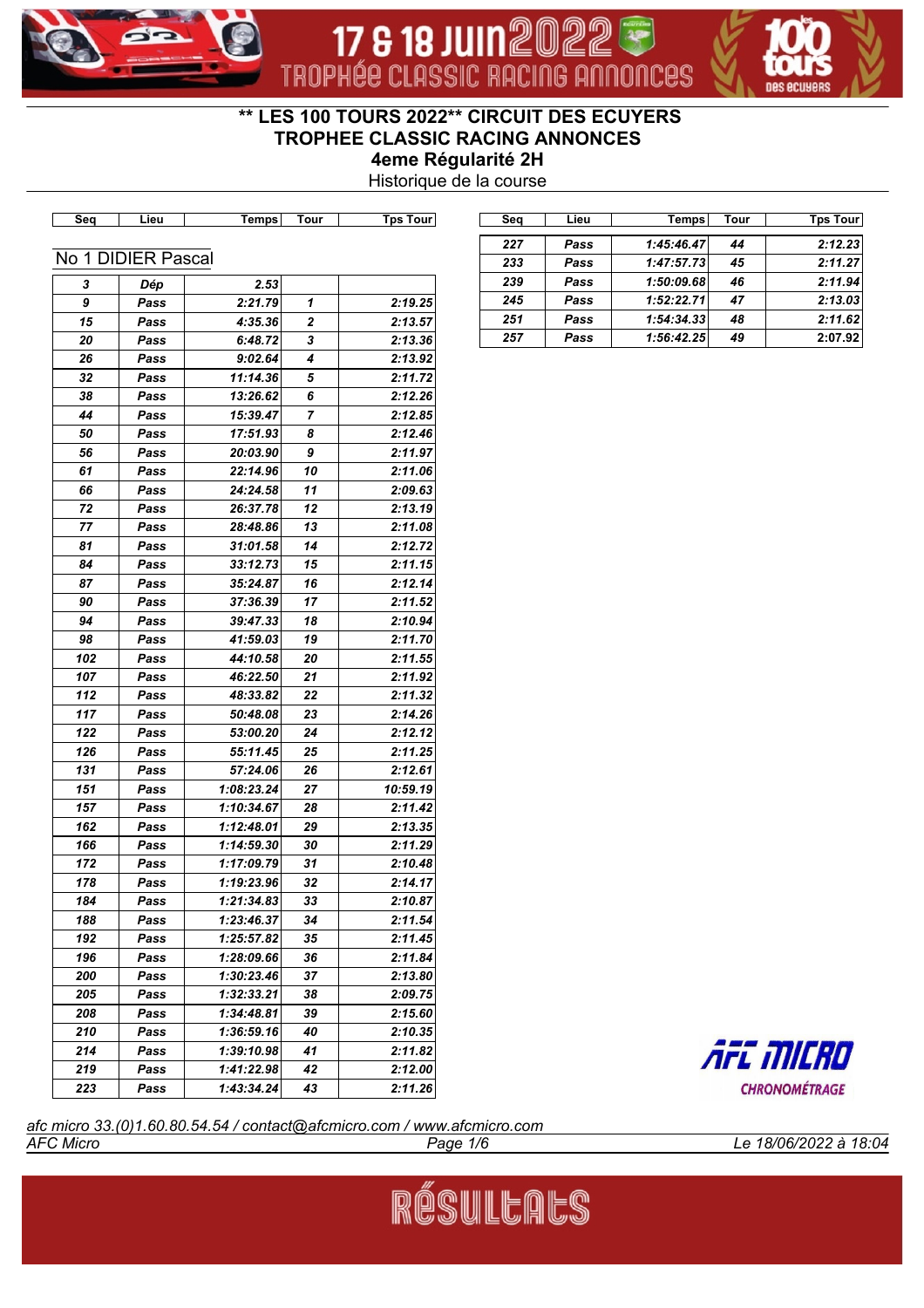





TROPHEE CLASSIC RACING ANNONCES 4eme Régularité 2H Historique de la course

| No 20 PERSYN Dominique / VERCAMER Julien<br>$\boldsymbol{4}$<br>5.08<br>Dép<br>10<br>2:27.95<br>1<br>2:22.87<br>Pass<br>2<br>16<br>4:45.69<br>2:17.74<br>Pass<br>$\bf 22$<br>7:05.47<br>3<br>2:19.77<br>Pass<br>28<br>9:25.58<br>4<br>2:20.12<br>Pass<br>5<br>34<br>11:43.23<br>2:17.65<br>Pass<br>13:59.37<br>6<br>40<br>2:16.13<br>Pass<br>46<br>16:18.11<br>7<br>2:18.75<br>Pass<br>51<br>18:34.15<br>8<br>2:16.03<br>Pass<br>20:54.02<br>57<br>9<br>2:19.88<br>Pass<br>23:13.98<br>63<br>10<br>2:19.95<br>Pass<br>69<br>25:33.55<br>11<br>2:19.58<br>Pass<br>75<br>27:54.26<br>12<br>2:20.71<br>Pass<br>30:14.49<br>80<br>13<br>2:20.23<br>Pass<br>93<br>38:26.08<br>14<br>8:11.58<br>Pass<br>97<br>40:46.50<br>15<br>2:20.43<br>Pass<br>101<br>43:10.99<br>16<br>2:24.49<br>Pass<br>45:37.50<br>106<br>17<br>2:26.50<br>Pass<br>111<br>47:56.24<br>18<br>2:18.75<br>Pass<br>116<br>50:13.65<br>19<br>2:17.41<br>Pass<br>121<br>52:31.22<br>20<br>2:17.56<br>Pass<br>125<br>54:48.43<br>21<br>2:17.22<br>Pass<br>130<br>57:06.26<br>Pass<br>22<br>2:17.82<br>134<br>59:25.98<br>23<br>2:19.73<br>Pass<br>138<br>1:01:44.57<br>2:18.59<br>Pass<br>24<br>143<br>2:18.23<br>Pass<br>1:04:02.80<br>25<br>147<br>1:06:20.90<br>26<br>2:18.10<br>Pass<br>153<br>2:20.01<br>Pass<br>1:08:40.91<br>27<br>159<br>1:11:01.52<br>28<br>2:20.61<br>Pass<br>165<br>29<br>2:18.69<br>Pass<br>1:13:20.21<br>171<br>1:15:38.23<br>30<br>2:18.01<br>Pass<br>177<br>2:19.75<br>Pass<br>1:17:57.97<br>31<br>182<br>1:20:17.74<br>32<br>2:19.76<br>Pass<br>187<br>33<br>1:22:38.35<br>2:20.62<br>Pass<br>191<br>1:24:58.98<br>2:20.63<br>34<br>Pass<br>195<br>1:27:18.17<br>35<br>2:19.19<br>Pass<br>199<br>36<br>2:18.23<br>1:29:36.40<br>Pass<br>37<br>203<br>1:31:55.56<br>2:19.16<br>Pass<br>217<br>1:40:33.94<br>38<br>8:38.37<br>Pass<br>221<br>1:42:54.45<br>39<br>2:20.52<br>Pass<br>226<br>1:45:13.50<br>2:19.05<br>Pass<br>40 | Seq | Lieu | <b>Temps</b> | <b>Tour</b> | <b>Tps Tour</b> | Seq | Lieu | <b>Temps</b> | <b>Tour</b><br><b>Tps Tour</b> |
|-------------------------------------------------------------------------------------------------------------------------------------------------------------------------------------------------------------------------------------------------------------------------------------------------------------------------------------------------------------------------------------------------------------------------------------------------------------------------------------------------------------------------------------------------------------------------------------------------------------------------------------------------------------------------------------------------------------------------------------------------------------------------------------------------------------------------------------------------------------------------------------------------------------------------------------------------------------------------------------------------------------------------------------------------------------------------------------------------------------------------------------------------------------------------------------------------------------------------------------------------------------------------------------------------------------------------------------------------------------------------------------------------------------------------------------------------------------------------------------------------------------------------------------------------------------------------------------------------------------------------------------------------------------------------------------------------------------------------------------------------------------------------------------------------------------------------------------------------------------------------------------------------------------------------|-----|------|--------------|-------------|-----------------|-----|------|--------------|--------------------------------|
|                                                                                                                                                                                                                                                                                                                                                                                                                                                                                                                                                                                                                                                                                                                                                                                                                                                                                                                                                                                                                                                                                                                                                                                                                                                                                                                                                                                                                                                                                                                                                                                                                                                                                                                                                                                                                                                                                                                         |     |      |              |             |                 |     |      |              |                                |
|                                                                                                                                                                                                                                                                                                                                                                                                                                                                                                                                                                                                                                                                                                                                                                                                                                                                                                                                                                                                                                                                                                                                                                                                                                                                                                                                                                                                                                                                                                                                                                                                                                                                                                                                                                                                                                                                                                                         |     |      |              |             |                 |     |      |              |                                |
|                                                                                                                                                                                                                                                                                                                                                                                                                                                                                                                                                                                                                                                                                                                                                                                                                                                                                                                                                                                                                                                                                                                                                                                                                                                                                                                                                                                                                                                                                                                                                                                                                                                                                                                                                                                                                                                                                                                         |     |      |              |             |                 |     |      |              |                                |
|                                                                                                                                                                                                                                                                                                                                                                                                                                                                                                                                                                                                                                                                                                                                                                                                                                                                                                                                                                                                                                                                                                                                                                                                                                                                                                                                                                                                                                                                                                                                                                                                                                                                                                                                                                                                                                                                                                                         |     |      |              |             |                 |     |      |              |                                |
|                                                                                                                                                                                                                                                                                                                                                                                                                                                                                                                                                                                                                                                                                                                                                                                                                                                                                                                                                                                                                                                                                                                                                                                                                                                                                                                                                                                                                                                                                                                                                                                                                                                                                                                                                                                                                                                                                                                         |     |      |              |             |                 |     |      |              |                                |
|                                                                                                                                                                                                                                                                                                                                                                                                                                                                                                                                                                                                                                                                                                                                                                                                                                                                                                                                                                                                                                                                                                                                                                                                                                                                                                                                                                                                                                                                                                                                                                                                                                                                                                                                                                                                                                                                                                                         |     |      |              |             |                 |     |      |              |                                |
|                                                                                                                                                                                                                                                                                                                                                                                                                                                                                                                                                                                                                                                                                                                                                                                                                                                                                                                                                                                                                                                                                                                                                                                                                                                                                                                                                                                                                                                                                                                                                                                                                                                                                                                                                                                                                                                                                                                         |     |      |              |             |                 |     |      |              |                                |
|                                                                                                                                                                                                                                                                                                                                                                                                                                                                                                                                                                                                                                                                                                                                                                                                                                                                                                                                                                                                                                                                                                                                                                                                                                                                                                                                                                                                                                                                                                                                                                                                                                                                                                                                                                                                                                                                                                                         |     |      |              |             |                 |     |      |              |                                |
|                                                                                                                                                                                                                                                                                                                                                                                                                                                                                                                                                                                                                                                                                                                                                                                                                                                                                                                                                                                                                                                                                                                                                                                                                                                                                                                                                                                                                                                                                                                                                                                                                                                                                                                                                                                                                                                                                                                         |     |      |              |             |                 |     |      |              |                                |
|                                                                                                                                                                                                                                                                                                                                                                                                                                                                                                                                                                                                                                                                                                                                                                                                                                                                                                                                                                                                                                                                                                                                                                                                                                                                                                                                                                                                                                                                                                                                                                                                                                                                                                                                                                                                                                                                                                                         |     |      |              |             |                 |     |      |              |                                |
|                                                                                                                                                                                                                                                                                                                                                                                                                                                                                                                                                                                                                                                                                                                                                                                                                                                                                                                                                                                                                                                                                                                                                                                                                                                                                                                                                                                                                                                                                                                                                                                                                                                                                                                                                                                                                                                                                                                         |     |      |              |             |                 |     |      |              |                                |
|                                                                                                                                                                                                                                                                                                                                                                                                                                                                                                                                                                                                                                                                                                                                                                                                                                                                                                                                                                                                                                                                                                                                                                                                                                                                                                                                                                                                                                                                                                                                                                                                                                                                                                                                                                                                                                                                                                                         |     |      |              |             |                 |     |      |              |                                |
|                                                                                                                                                                                                                                                                                                                                                                                                                                                                                                                                                                                                                                                                                                                                                                                                                                                                                                                                                                                                                                                                                                                                                                                                                                                                                                                                                                                                                                                                                                                                                                                                                                                                                                                                                                                                                                                                                                                         |     |      |              |             |                 |     |      |              |                                |
|                                                                                                                                                                                                                                                                                                                                                                                                                                                                                                                                                                                                                                                                                                                                                                                                                                                                                                                                                                                                                                                                                                                                                                                                                                                                                                                                                                                                                                                                                                                                                                                                                                                                                                                                                                                                                                                                                                                         |     |      |              |             |                 |     |      |              |                                |
|                                                                                                                                                                                                                                                                                                                                                                                                                                                                                                                                                                                                                                                                                                                                                                                                                                                                                                                                                                                                                                                                                                                                                                                                                                                                                                                                                                                                                                                                                                                                                                                                                                                                                                                                                                                                                                                                                                                         |     |      |              |             |                 |     |      |              |                                |
|                                                                                                                                                                                                                                                                                                                                                                                                                                                                                                                                                                                                                                                                                                                                                                                                                                                                                                                                                                                                                                                                                                                                                                                                                                                                                                                                                                                                                                                                                                                                                                                                                                                                                                                                                                                                                                                                                                                         |     |      |              |             |                 |     |      |              |                                |
|                                                                                                                                                                                                                                                                                                                                                                                                                                                                                                                                                                                                                                                                                                                                                                                                                                                                                                                                                                                                                                                                                                                                                                                                                                                                                                                                                                                                                                                                                                                                                                                                                                                                                                                                                                                                                                                                                                                         |     |      |              |             |                 |     |      |              |                                |
|                                                                                                                                                                                                                                                                                                                                                                                                                                                                                                                                                                                                                                                                                                                                                                                                                                                                                                                                                                                                                                                                                                                                                                                                                                                                                                                                                                                                                                                                                                                                                                                                                                                                                                                                                                                                                                                                                                                         |     |      |              |             |                 |     |      |              |                                |
|                                                                                                                                                                                                                                                                                                                                                                                                                                                                                                                                                                                                                                                                                                                                                                                                                                                                                                                                                                                                                                                                                                                                                                                                                                                                                                                                                                                                                                                                                                                                                                                                                                                                                                                                                                                                                                                                                                                         |     |      |              |             |                 |     |      |              |                                |
|                                                                                                                                                                                                                                                                                                                                                                                                                                                                                                                                                                                                                                                                                                                                                                                                                                                                                                                                                                                                                                                                                                                                                                                                                                                                                                                                                                                                                                                                                                                                                                                                                                                                                                                                                                                                                                                                                                                         |     |      |              |             |                 |     |      |              |                                |
|                                                                                                                                                                                                                                                                                                                                                                                                                                                                                                                                                                                                                                                                                                                                                                                                                                                                                                                                                                                                                                                                                                                                                                                                                                                                                                                                                                                                                                                                                                                                                                                                                                                                                                                                                                                                                                                                                                                         |     |      |              |             |                 |     |      |              |                                |
|                                                                                                                                                                                                                                                                                                                                                                                                                                                                                                                                                                                                                                                                                                                                                                                                                                                                                                                                                                                                                                                                                                                                                                                                                                                                                                                                                                                                                                                                                                                                                                                                                                                                                                                                                                                                                                                                                                                         |     |      |              |             |                 |     |      |              |                                |
|                                                                                                                                                                                                                                                                                                                                                                                                                                                                                                                                                                                                                                                                                                                                                                                                                                                                                                                                                                                                                                                                                                                                                                                                                                                                                                                                                                                                                                                                                                                                                                                                                                                                                                                                                                                                                                                                                                                         |     |      |              |             |                 |     |      |              |                                |
|                                                                                                                                                                                                                                                                                                                                                                                                                                                                                                                                                                                                                                                                                                                                                                                                                                                                                                                                                                                                                                                                                                                                                                                                                                                                                                                                                                                                                                                                                                                                                                                                                                                                                                                                                                                                                                                                                                                         |     |      |              |             |                 |     |      |              |                                |
|                                                                                                                                                                                                                                                                                                                                                                                                                                                                                                                                                                                                                                                                                                                                                                                                                                                                                                                                                                                                                                                                                                                                                                                                                                                                                                                                                                                                                                                                                                                                                                                                                                                                                                                                                                                                                                                                                                                         |     |      |              |             |                 |     |      |              |                                |
|                                                                                                                                                                                                                                                                                                                                                                                                                                                                                                                                                                                                                                                                                                                                                                                                                                                                                                                                                                                                                                                                                                                                                                                                                                                                                                                                                                                                                                                                                                                                                                                                                                                                                                                                                                                                                                                                                                                         |     |      |              |             |                 |     |      |              |                                |
|                                                                                                                                                                                                                                                                                                                                                                                                                                                                                                                                                                                                                                                                                                                                                                                                                                                                                                                                                                                                                                                                                                                                                                                                                                                                                                                                                                                                                                                                                                                                                                                                                                                                                                                                                                                                                                                                                                                         |     |      |              |             |                 |     |      |              |                                |
|                                                                                                                                                                                                                                                                                                                                                                                                                                                                                                                                                                                                                                                                                                                                                                                                                                                                                                                                                                                                                                                                                                                                                                                                                                                                                                                                                                                                                                                                                                                                                                                                                                                                                                                                                                                                                                                                                                                         |     |      |              |             |                 |     |      |              |                                |
|                                                                                                                                                                                                                                                                                                                                                                                                                                                                                                                                                                                                                                                                                                                                                                                                                                                                                                                                                                                                                                                                                                                                                                                                                                                                                                                                                                                                                                                                                                                                                                                                                                                                                                                                                                                                                                                                                                                         |     |      |              |             |                 |     |      |              |                                |
|                                                                                                                                                                                                                                                                                                                                                                                                                                                                                                                                                                                                                                                                                                                                                                                                                                                                                                                                                                                                                                                                                                                                                                                                                                                                                                                                                                                                                                                                                                                                                                                                                                                                                                                                                                                                                                                                                                                         |     |      |              |             |                 |     |      |              |                                |
|                                                                                                                                                                                                                                                                                                                                                                                                                                                                                                                                                                                                                                                                                                                                                                                                                                                                                                                                                                                                                                                                                                                                                                                                                                                                                                                                                                                                                                                                                                                                                                                                                                                                                                                                                                                                                                                                                                                         |     |      |              |             |                 |     |      |              |                                |
|                                                                                                                                                                                                                                                                                                                                                                                                                                                                                                                                                                                                                                                                                                                                                                                                                                                                                                                                                                                                                                                                                                                                                                                                                                                                                                                                                                                                                                                                                                                                                                                                                                                                                                                                                                                                                                                                                                                         |     |      |              |             |                 |     |      |              |                                |
|                                                                                                                                                                                                                                                                                                                                                                                                                                                                                                                                                                                                                                                                                                                                                                                                                                                                                                                                                                                                                                                                                                                                                                                                                                                                                                                                                                                                                                                                                                                                                                                                                                                                                                                                                                                                                                                                                                                         |     |      |              |             |                 |     |      |              |                                |
|                                                                                                                                                                                                                                                                                                                                                                                                                                                                                                                                                                                                                                                                                                                                                                                                                                                                                                                                                                                                                                                                                                                                                                                                                                                                                                                                                                                                                                                                                                                                                                                                                                                                                                                                                                                                                                                                                                                         |     |      |              |             |                 |     |      |              |                                |
|                                                                                                                                                                                                                                                                                                                                                                                                                                                                                                                                                                                                                                                                                                                                                                                                                                                                                                                                                                                                                                                                                                                                                                                                                                                                                                                                                                                                                                                                                                                                                                                                                                                                                                                                                                                                                                                                                                                         |     |      |              |             |                 |     |      |              |                                |
|                                                                                                                                                                                                                                                                                                                                                                                                                                                                                                                                                                                                                                                                                                                                                                                                                                                                                                                                                                                                                                                                                                                                                                                                                                                                                                                                                                                                                                                                                                                                                                                                                                                                                                                                                                                                                                                                                                                         |     |      |              |             |                 |     |      |              |                                |
|                                                                                                                                                                                                                                                                                                                                                                                                                                                                                                                                                                                                                                                                                                                                                                                                                                                                                                                                                                                                                                                                                                                                                                                                                                                                                                                                                                                                                                                                                                                                                                                                                                                                                                                                                                                                                                                                                                                         |     |      |              |             |                 |     |      |              |                                |
|                                                                                                                                                                                                                                                                                                                                                                                                                                                                                                                                                                                                                                                                                                                                                                                                                                                                                                                                                                                                                                                                                                                                                                                                                                                                                                                                                                                                                                                                                                                                                                                                                                                                                                                                                                                                                                                                                                                         |     |      |              |             |                 |     |      |              |                                |
|                                                                                                                                                                                                                                                                                                                                                                                                                                                                                                                                                                                                                                                                                                                                                                                                                                                                                                                                                                                                                                                                                                                                                                                                                                                                                                                                                                                                                                                                                                                                                                                                                                                                                                                                                                                                                                                                                                                         |     |      |              |             |                 |     |      |              |                                |
|                                                                                                                                                                                                                                                                                                                                                                                                                                                                                                                                                                                                                                                                                                                                                                                                                                                                                                                                                                                                                                                                                                                                                                                                                                                                                                                                                                                                                                                                                                                                                                                                                                                                                                                                                                                                                                                                                                                         |     |      |              |             |                 |     |      |              |                                |
|                                                                                                                                                                                                                                                                                                                                                                                                                                                                                                                                                                                                                                                                                                                                                                                                                                                                                                                                                                                                                                                                                                                                                                                                                                                                                                                                                                                                                                                                                                                                                                                                                                                                                                                                                                                                                                                                                                                         |     |      |              |             |                 |     |      |              |                                |
|                                                                                                                                                                                                                                                                                                                                                                                                                                                                                                                                                                                                                                                                                                                                                                                                                                                                                                                                                                                                                                                                                                                                                                                                                                                                                                                                                                                                                                                                                                                                                                                                                                                                                                                                                                                                                                                                                                                         |     |      |              |             |                 |     |      |              |                                |
|                                                                                                                                                                                                                                                                                                                                                                                                                                                                                                                                                                                                                                                                                                                                                                                                                                                                                                                                                                                                                                                                                                                                                                                                                                                                                                                                                                                                                                                                                                                                                                                                                                                                                                                                                                                                                                                                                                                         |     |      |              |             |                 |     |      |              |                                |
| 232<br>1:47:30.34<br>41<br>2:16.84<br>Pass                                                                                                                                                                                                                                                                                                                                                                                                                                                                                                                                                                                                                                                                                                                                                                                                                                                                                                                                                                                                                                                                                                                                                                                                                                                                                                                                                                                                                                                                                                                                                                                                                                                                                                                                                                                                                                                                              |     |      |              |             |                 |     |      |              |                                |
| 238<br>1:49:46.17<br>2:15.82<br>Pass<br>42<br>AFC MICRO                                                                                                                                                                                                                                                                                                                                                                                                                                                                                                                                                                                                                                                                                                                                                                                                                                                                                                                                                                                                                                                                                                                                                                                                                                                                                                                                                                                                                                                                                                                                                                                                                                                                                                                                                                                                                                                                 |     |      |              |             |                 |     |      |              |                                |
| 244<br>1:52:05.44<br>2:19.28<br>Pass<br>43                                                                                                                                                                                                                                                                                                                                                                                                                                                                                                                                                                                                                                                                                                                                                                                                                                                                                                                                                                                                                                                                                                                                                                                                                                                                                                                                                                                                                                                                                                                                                                                                                                                                                                                                                                                                                                                                              |     |      |              |             |                 |     |      |              |                                |
| 250<br>1:54:23.87<br>2:18.43<br>Pass<br>44<br><b>CHRONOMÉTRAGE</b>                                                                                                                                                                                                                                                                                                                                                                                                                                                                                                                                                                                                                                                                                                                                                                                                                                                                                                                                                                                                                                                                                                                                                                                                                                                                                                                                                                                                                                                                                                                                                                                                                                                                                                                                                                                                                                                      |     |      |              |             |                 |     |      |              |                                |
| 256<br>1:56:40.68<br>2:16.81<br>Pass<br>45                                                                                                                                                                                                                                                                                                                                                                                                                                                                                                                                                                                                                                                                                                                                                                                                                                                                                                                                                                                                                                                                                                                                                                                                                                                                                                                                                                                                                                                                                                                                                                                                                                                                                                                                                                                                                                                                              |     |      |              |             |                 |     |      |              |                                |

|  | AFC MICRO            |  |
|--|----------------------|--|
|  | <b>CHRONOMÉTRAGE</b> |  |

*AFC Micro Page 2/6 Le 18/06/2022 à 18:04 afc micro 33.(0)1.60.80.54.54 / contact@afcmicro.com / www.afcmicro.com*

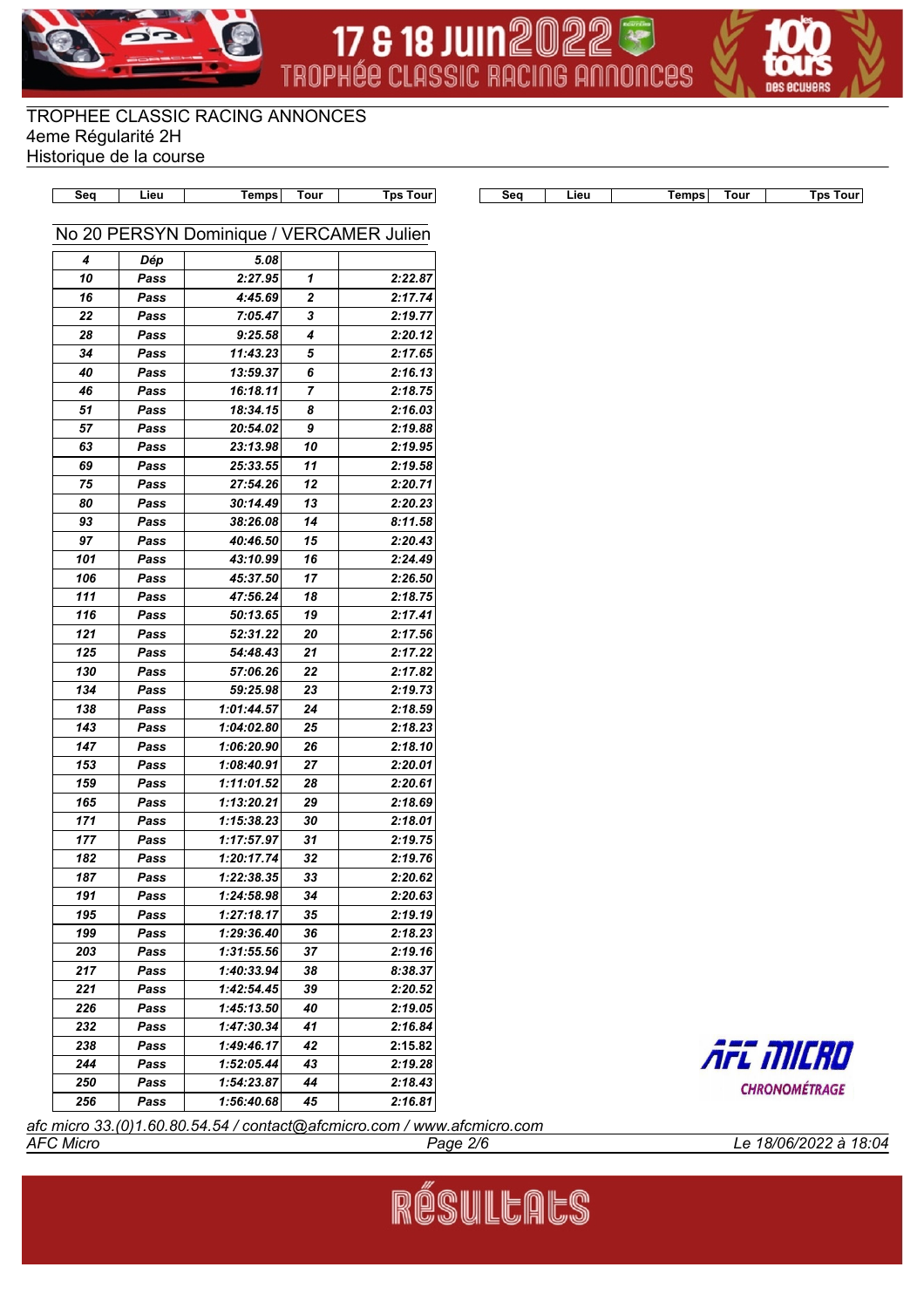





| $\sim$ | nns | our |  |
|--------|-----|-----|--|

**Seq Lieu Temps Tour Tps Tour Seq Lieu Temps Tour Tps Tour**

|  | No 28 CALIFANO Mario |  |
|--|----------------------|--|

| 6   | Dép  | 6.94       |                |          |
|-----|------|------------|----------------|----------|
| 11  | Pass | 2:30.85    | 1              | 2:23.90  |
| 17  | Pass | 4:54.55    | $\overline{2}$ | 2:23.71  |
| 23  | Pass | 7:22.35    | 3              | 2:27.80  |
| 29  | Pass | 9:46.64    | 4              | 2:24.28  |
| 35  | Pass | 12:11.50   | 5              | 2:24.87  |
| 41  | Pass | 14:36.21   | 6              | 2:24.70  |
| 47  | Pass | 16:59.60   | 7              | 2:23.39  |
| 53  | Pass | 19:22.87   | 8              | 2:23.28  |
| 59  | Pass | 21:48.03   | 9              | 2:25.15  |
| 65  | Pass | 24:13.49   | 10             | 2:25.47  |
| 71  | Pass | 26:36.90   | 11             | 2:23.40  |
| 79  | Pass | 29:01.64   | 12             | 2:24.74  |
| 83  | Pass | 31:28.10   | 13             | 2:26.47  |
| 86  | Pass | 33:52.55   | 14             | 2:24.45  |
| 89  | Pass | 36:17.24   | 15             | 2:24.69  |
| 113 | Pass | 48:41.75   | 16             | 12:24.51 |
| 118 | Pass | 51:06.99   | 17             | 2:25.24  |
| 123 | Pass | 53:31.50   | 18             | 2:24.51  |
| 128 | Pass | 55:56.64   | 19             | 2:25.14  |
| 133 | Pass | 58:21.89   | 20             | 2:25.25  |
| 137 | Pass | 1:00:46.72 | 21             | 2:24.83  |
| 141 | Pass | 1:03:10.09 | 22             | 2:23.37  |
| 145 | Pass | 1:05:32.90 | 23             | 2:22.81  |
| 149 | Pass | 1:07:56.47 | 24             | 2:23.56  |
| 154 | Pass | 1:10:20.48 | 25             | 2:24.02  |
| 161 | Pass | 1:12:46.04 | 26             | 2:25.56  |
| 168 | Pass | 1:15:09.91 | 27             | 2:23.86  |
| 175 | Pass | 1:17:33.86 | 28             | 2:23.96  |
| 181 | Pass | 1:19:58.90 | 29             | 2:25.03  |
| 204 | Pass | 1:32:18.09 | 30             | 12:19.19 |
| 207 | Pass | 1:34:42.79 | 31             | 2:24.70  |
| 211 | Pass | 1:37:03.82 | 32             | 2:21.04  |
| 216 | Pass | 1:39:31.61 | 33             | 2:27.78  |
| 229 | Pass | 1:46:01.41 | 34             | 6:29.81  |
| 235 | Pass | 1:48:24.29 | 35             | 2:22.88  |
| 241 | Pass | 1:50:50.54 | 36             | 2:26.25  |
| 247 | Pass | 1:53:15.82 | 37             | 2:25.28  |
| 253 | Pass | 1:55:39.53 | 38             | 2:23.70  |



*AFC Micro Page 3/6 Le 18/06/2022 à 18:04 afc micro 33.(0)1.60.80.54.54 / contact@afcmicro.com / www.afcmicro.com*

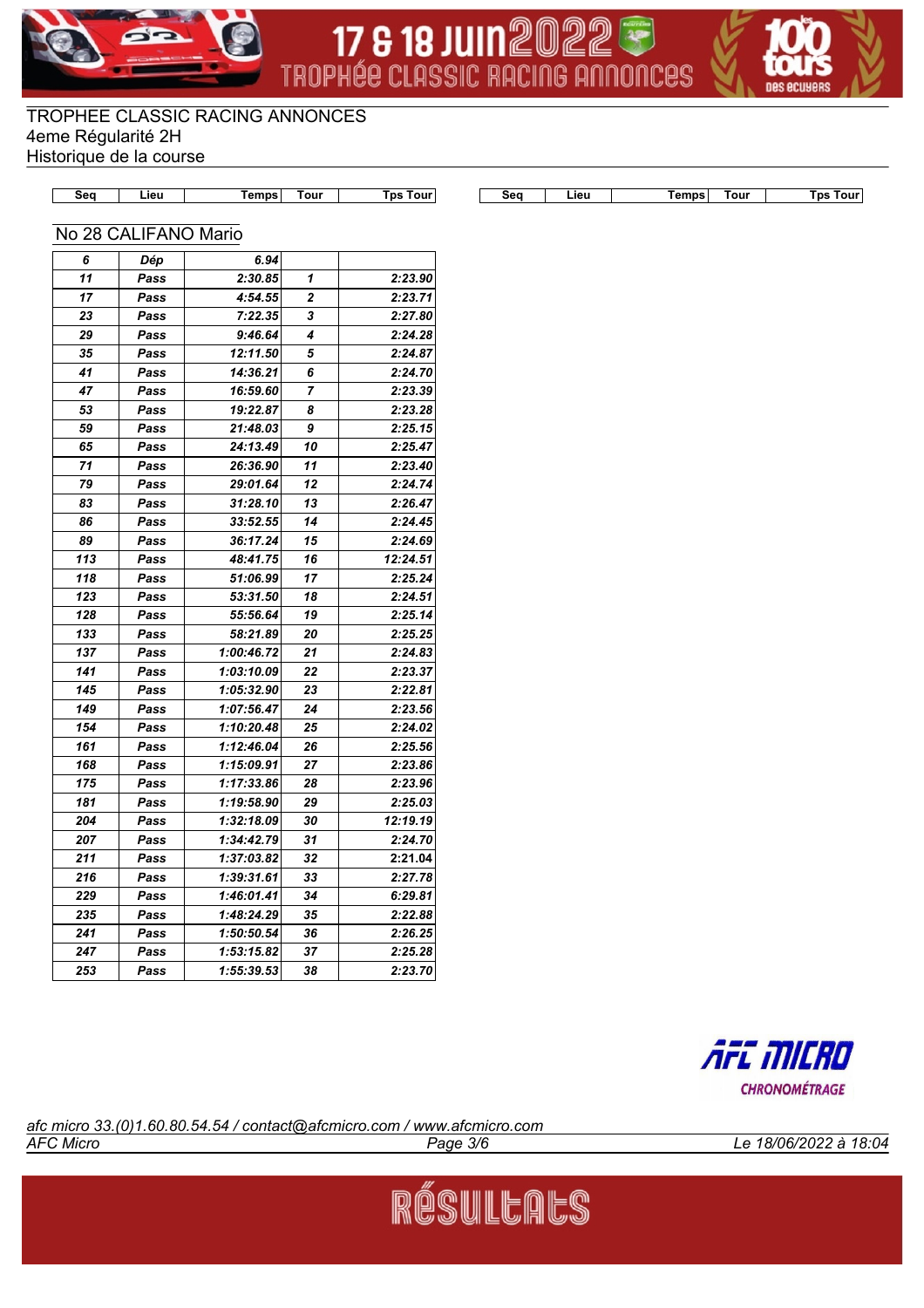





|  | ا اهi | $\sim$ $  -$<br>ns<br>---- | วur |  |
|--|-------|----------------------------|-----|--|

**Seq Lieu Temps Tour Tps Tour Seq Lieu Temps Tour Tps Tour**

#### No 59 LEWEURS Axel

| 7   | Dép  | 2:07.29    |    |          |
|-----|------|------------|----|----------|
| 14  | Pass | 4:32.15    | 1  | 2:24.86  |
| 21  | Pass | 6:55.70    | 2  | 2:23.55  |
| 27  | Pass | 9:18.11    | 3  | 2:22.40  |
| 33  | Pass | 11:37.86   | 4  | 2:19.76  |
| 39  | Pass | 13:58.36   | 5  | 2:20.50  |
| 45  | Pass | 16:17.88   | 6  | 2:19.52  |
| 52  | Pass | 18:35.59   | 7  | 2:17.71  |
| 58  | Pass | 20:57.04   | 8  | 2:21.44  |
| 64  | Pass | 23:19.42   | 9  | 2:22.39  |
| 70  | Pass | 25:41.16   | 10 | 2:21.74  |
| 76  | Pass | 28:01.57   | 11 | 2:20.41  |
| 104 | Pass | 44:47.04   | 12 | 16:45.47 |
| 109 | Pass | 47:09.83   | 13 | 2:22.79  |
| 114 | Pass | 49:32.76   | 14 | 2:22.92  |
| 119 | Pass | 51:54.61   | 15 | 2:21.85  |
| 142 | Pass | 1:03:16.18 | 16 | 11:21.58 |
| 146 | Pass | 1:05:38.09 | 17 | 2:21.91  |
| 150 | Pass | 1:07:59.26 | 18 | 2:21.17  |
| 155 | Pass | 1:10:21.51 | 19 | 2:22.25  |
| 160 | Pass | 1:12:43.34 | 20 | 2:21.83  |
| 167 | Pass | 1:15:06.70 | 21 | 2:23.35  |
| 174 | Pass | 1:17:31.22 | 22 | 2:24.53  |
| 180 | Pass | 1:19:53.38 | 23 | 2:22.16  |
| 186 | Pass | 1:22:16.28 | 24 | 2:22.90  |
| 190 | Pass | 1:24:39.51 | 25 | 2:23.22  |
| 194 | Pass | 1:27:01.99 | 26 | 2:22.49  |
| 198 | Pass | 1:29:24.16 | 27 | 2:22.17  |
| 202 | Pass | 1:31:45.19 | 28 | 2:21.02  |
| 225 | Pass | 1:44:49.78 | 29 | 13:04.59 |
| 231 | Pass | 1:47:09.57 | 30 | 2:19.80  |
| 237 | Pass | 1:49:27.94 | 31 | 2:18.37  |
| 243 | Pass | 1:51:47.28 | 32 | 2:19.33  |
| 249 | Pass | 1:54:05.76 | 33 | 2:18.49  |
| 255 | Pass | 1:56:23.97 | 34 | 2:18.21  |



*AFC Micro Page 4/6 Le 18/06/2022 à 18:04 afc micro 33.(0)1.60.80.54.54 / contact@afcmicro.com / www.afcmicro.com*

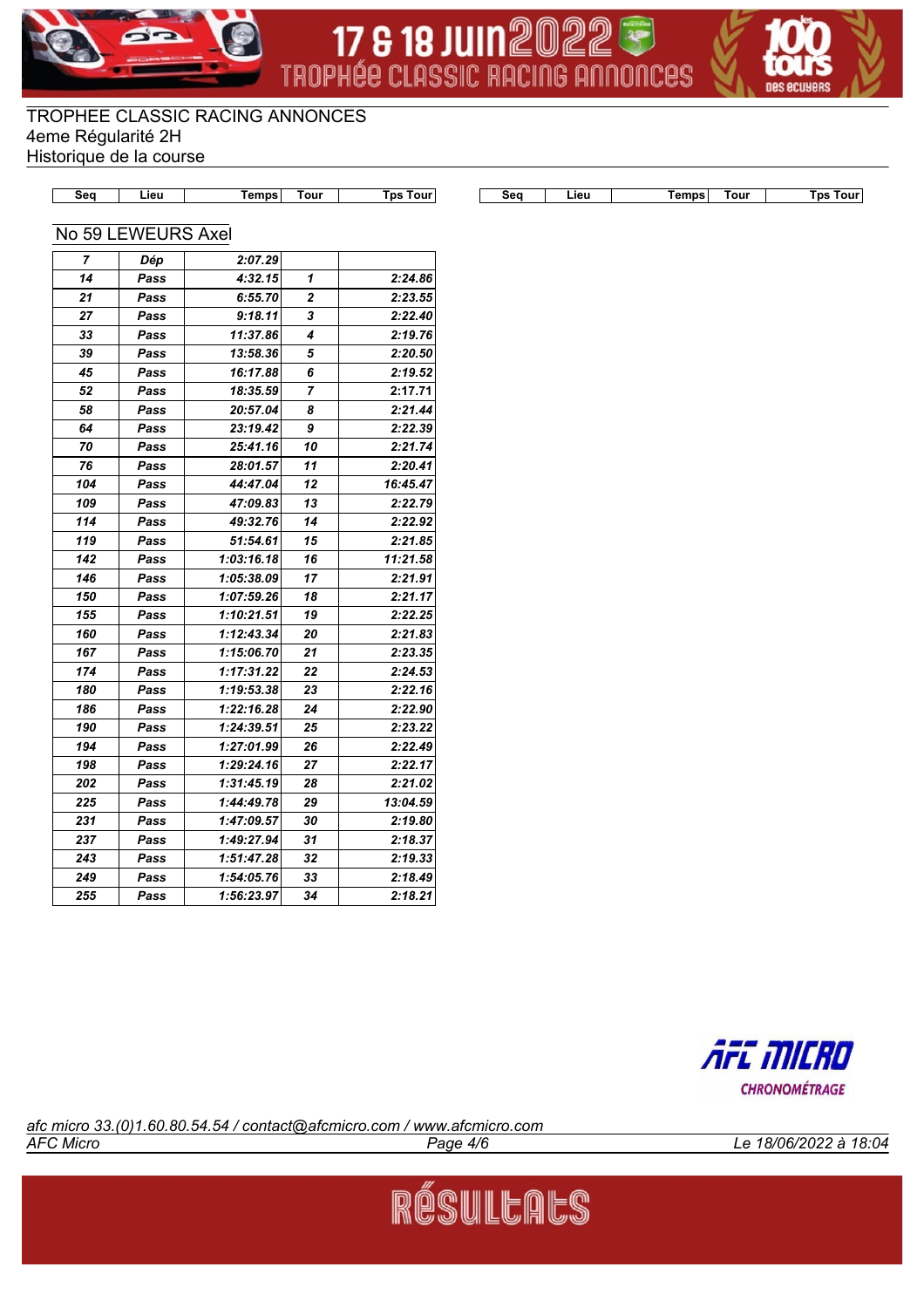





|  | nur |  |
|--|-----|--|

**Seq Lieu Temps Tour Tps Tour Seq Lieu Temps Tour Tps Tour**

## No 67 CLORENNEC Bertrand / DECLERCK

| 5   | Dép  | 6.25       |    |          |
|-----|------|------------|----|----------|
| 12  | Pass | 2:32.52    | 1  | 2:26.27  |
| 18  | Pass | 4:59.63    | 2  | 2:27.10  |
| 24  | Pass | 7:28.20    | 3  | 2:28.57  |
| 30  | Pass | 9:55.46    | 4  | 2:27.27  |
| 36  | Pass | 12:22.24   | 5  | 2:26.77  |
| 42  | Pass | 14:50.12   | 6  | 2:27.89  |
| 48  | Pass | 17:19.33   | 7  | 2:29.20  |
| 54  | Pass | 19:48.98   | 8  | 2:29.65  |
| 62  | Pass | 22:18.76   | 9  | 2:29.78  |
| 68  | Pass | 24:44.86   | 10 | 2:26.10  |
| 74  | Pass | 27:11.44   | 11 | 2:26.58  |
| 92  | Pass | 37:41.60   | 12 | 10:30.16 |
| 96  | Pass | 40:06.97   | 13 | 2:25.37  |
| 100 | Pass | 42:29.76   | 14 | 2:22.79  |
| 105 | Pass | 44:51.87   | 15 | 2:22.11  |
| 110 | Pass | 47:15.16   | 16 | 2:23.29  |
| 115 | Pass | 49:42.39   | 17 | 2:27.23  |
| 120 | Pass | 52:11.25   | 18 | 2:28.86  |
| 124 | Pass | 54:36.20   | 19 | 2:24.95  |
| 129 | Pass | 57:03.64   | 20 | 2:27.44  |
| 135 | Pass | 59:30.52   | 21 | 2:26.88  |
| 139 | Pass | 1:01:57.89 | 22 | 2:27.37  |
| 156 | Pass | 1:10:30.21 | 23 | 8:32.32  |
| 164 | Pass | 1:13:01.54 | 24 | 2:31.33  |
| 170 | Pass | 1:15:25.65 | 25 | 2:24.11  |
| 176 | Pass | 1:17:51.22 | 26 | 2:25.57  |
| 183 | Pass | 1:20:20.82 | 27 | 2:29.60  |
| 213 | Pass | 1:38:34.93 | 28 | 18:14.11 |
| 218 | Pass | 1:41:05.36 | 29 | 2:30.43  |
| 222 | Pass | 1:43:34.16 | 30 | 2:28.80  |
| 230 | Pass | 1:46:05.04 | 31 | 2:30.88  |
| 236 | Pass | 1:48:32.45 | 32 | 2:27.41  |
| 242 | Pass | 1:50:59.20 | 33 | 2:26.75  |
| 248 | Pass | 1:53:25.59 | 34 | 2:26.39  |
| 254 | Pass | 1:55:51.34 | 35 | 2:25.75  |



*AFC Micro Page 5/6 Le 18/06/2022 à 18:04 afc micro 33.(0)1.60.80.54.54 / contact@afcmicro.com / www.afcmicro.com*